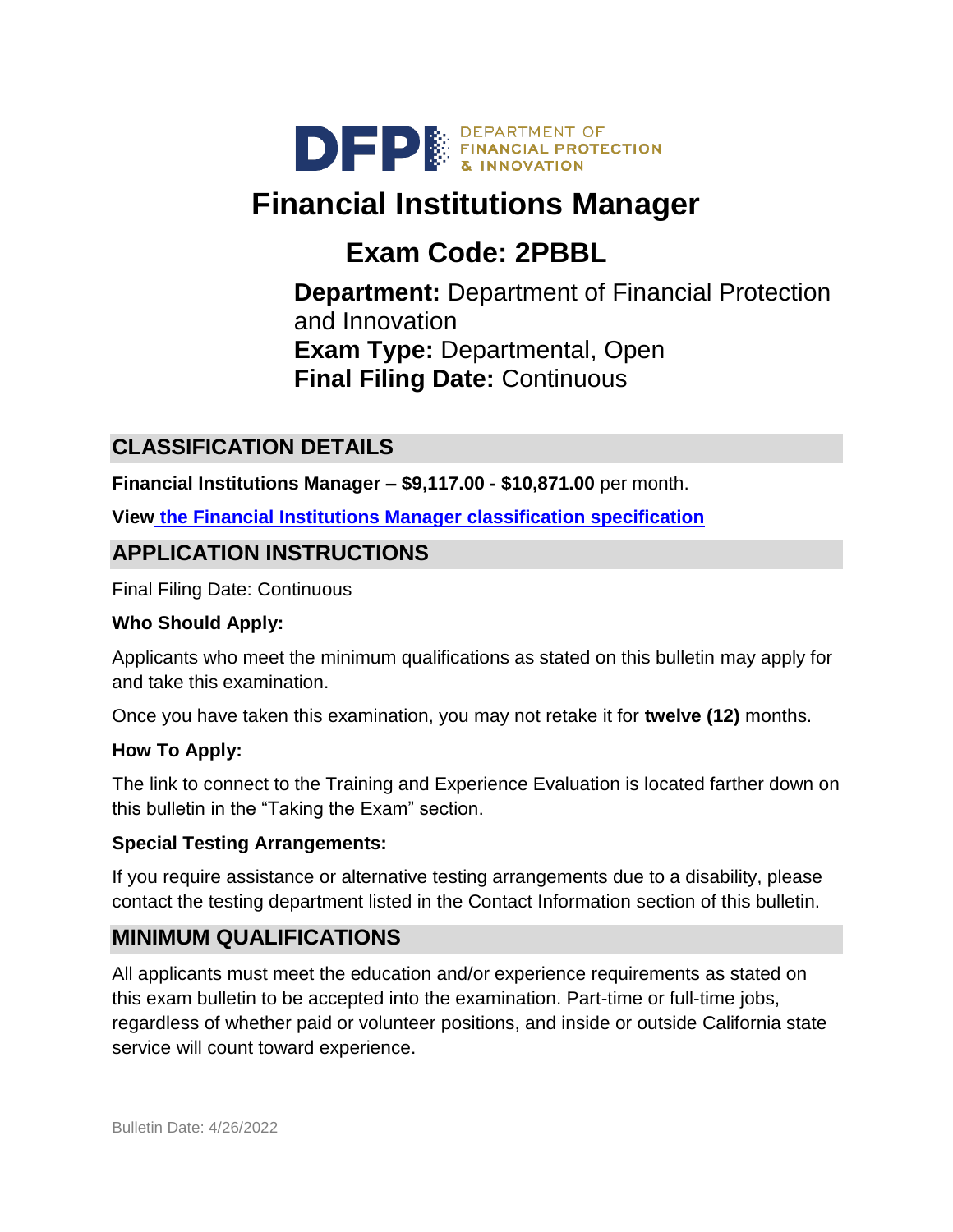#### **Financial Institutions Manager**

#### **Either I**

Experience: One year of experience in California state service performing professional examination duties of a class at a level of responsibility equivalent to that of a Senior Financial Institutions Examiner or Financial Institutions Supervisor.

#### **Or II**

Experience: Two years of experience in California state service performing professional auditing or examination duties of a class at a level of responsibility equivalent to that of a Financial Institutions Examiner, Range C.

#### **Or III**

Experience: Five years of increasingly responsible professional auditing or examination experience, including three years supervising a staff of accountants, auditors, or examiners. (Experience in California state service applied toward this requirement must include two years performing the duties in a class at a level of responsibility equivalent to that of a Financial Institutions Examiner, Range C.) **and**

Education: Equivalent to graduation from college with a specialization in accounting, business administration, economics, finance, or a related business/management specialization.

## **POSITION DESCRIPTION**

#### **Financial Institutions Manager**

This is the managerial level of the series. The Financial Institutions Manager has significant responsibility for formulating or administering agency or Department policies and programs and to represent the Department as a prominent leader in regulatory matters. The incumbent defines the scope and direction of the program; directs and monitors a group of licensees; and plans, organizes, and directs the examination activities for a sector of the Department. The incumbent may have direct supervisory responsibility for assigned staff engaged in the performance of examinations and special projects.

## **EXAMINATION SCOPE**

This examination consists of the following components:

**Training and Experience Evaluation –** Weighted 100% of the final score.

The examination will consist solely of a **Training and Experience Evaluation.** To obtain a position on the eligible list, a minimum score of 70% must be received.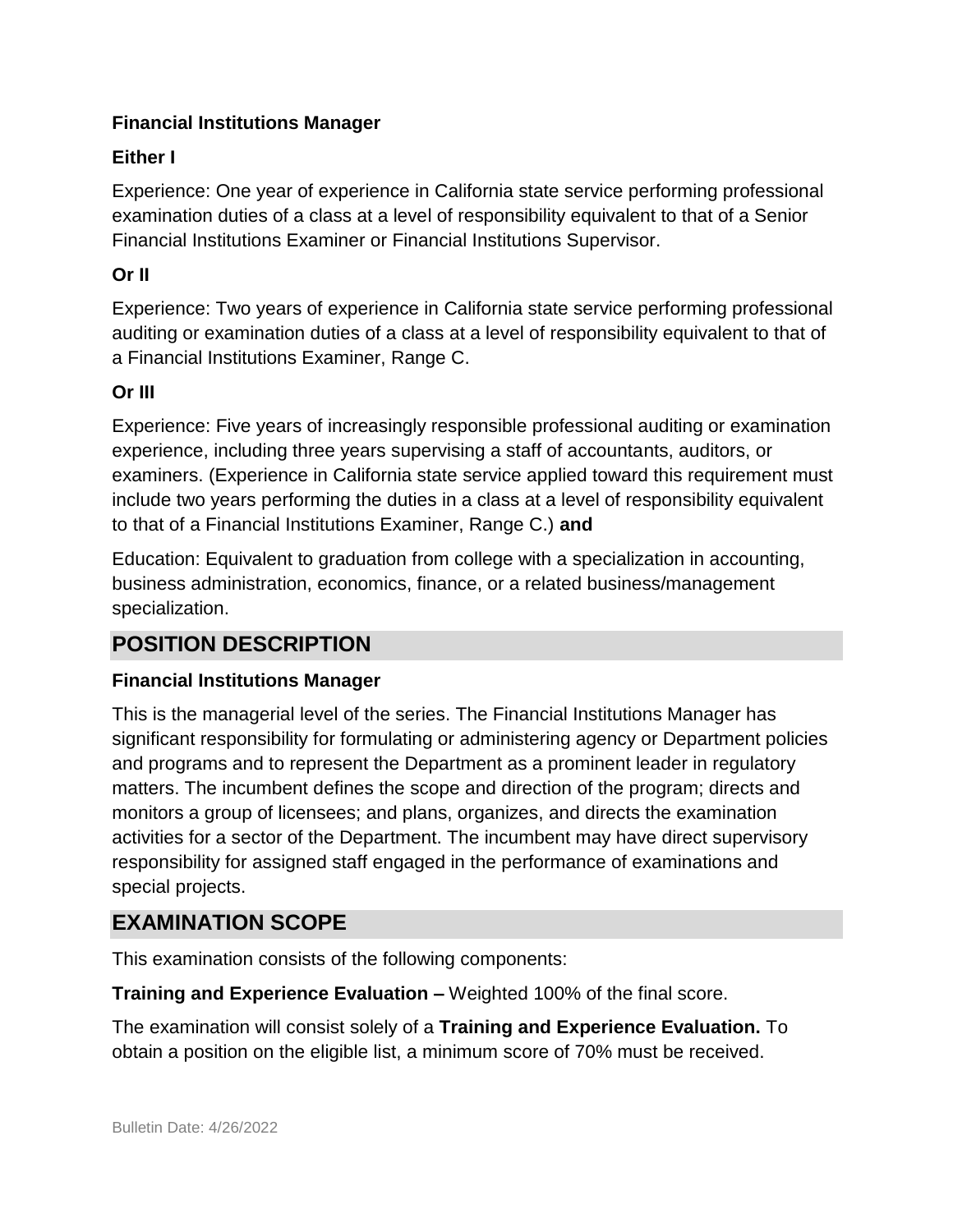Applicants will receive their score upon completion of the Training and Experience Evaluation process.

In addition to evaluating applicants' relative knowledge, skills, and ability, as demonstrated by quality and breadth of education and/or experience, emphasis in each exam component will be measuring competitively, relative job demands, each applicant's:

#### **Knowledge of:**

- 1. General accounting and auditing principles and procedures
- 2. Business law
- 3. Statistics
- 4. Information systems programs
- 5. The English language with proficiency in reading, writing, and grammar
- 6. Laws, policies, rules, and regulations administered by the Department of Financial Institutions
- 7. Financial operations and practices of organizations subject to regulation by the Department of Financial Institutions
- 8. Purposes, activities, and functions of the Department of Financial Institutions
- 9. Regulatory terminology
- 10.Applicable Federal rules and regulations and operations of regulatory agencies that work closely with the Department
- 11.Specialized accounting and auditing principles
- 12.Financial examining practices obtained through on-the-job training and through prescribed training courses
- 13.Technical report writing
- 14.Complicated practices and procedures of the licensee
- 15.Sophisticated data analysis
- 16.Public speaking
- 17.Procedures, organization, and operations of the Department of Financial **Institutions**
- 18.How to evaluate reports generated by corresponding agencies, the industry, the institution, business firm, or service
- 19.Other related agencies;
- 20.Provision of laws, rules, regulations, related legal opinions, and court decisions governing licensees and related departmental policies
- 21.Techniques of good personnel management and principles of effective supervision, including individual development practices
- 22.Supervisory responsibilities under the Ralph C. Dills Act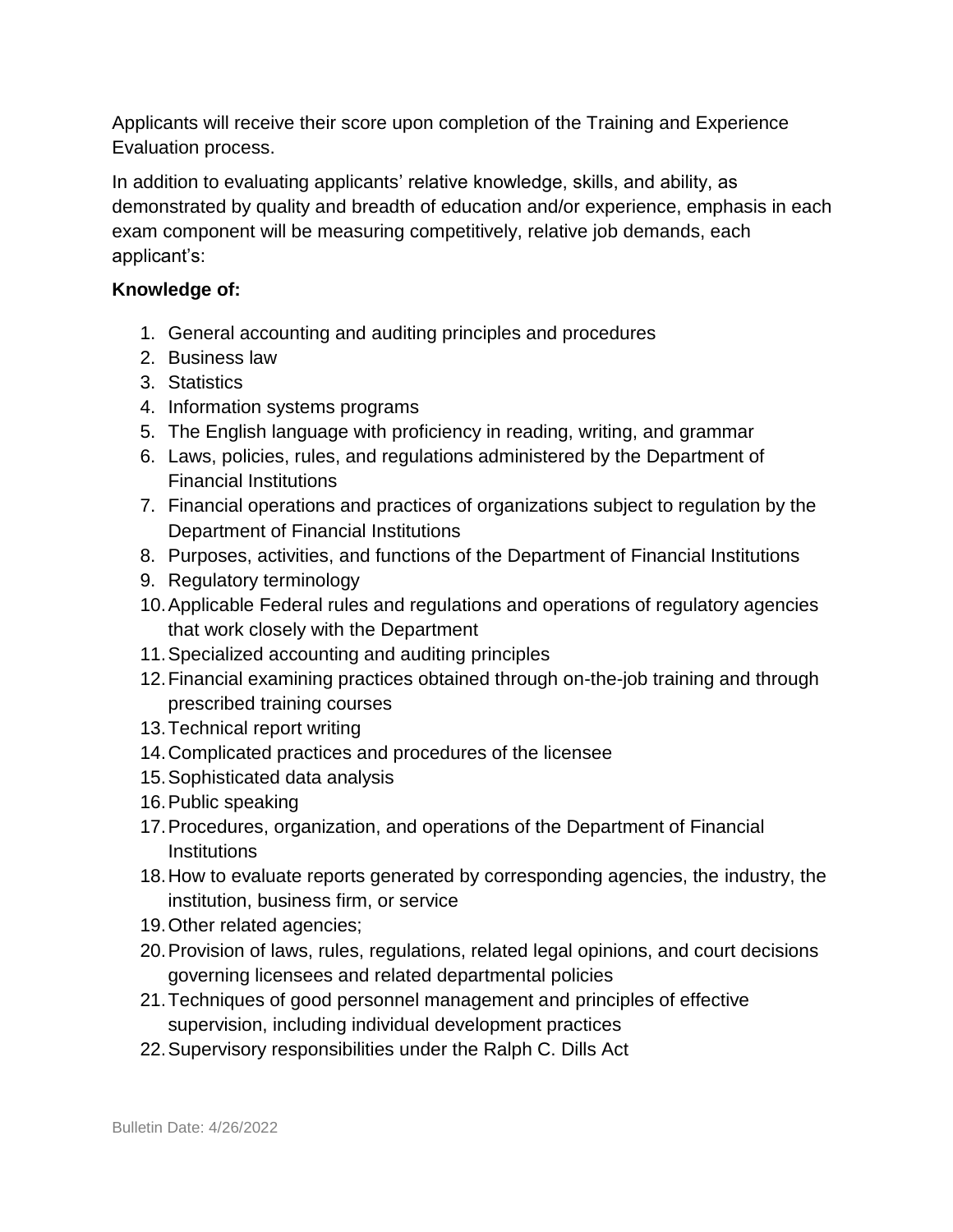- 23.A supervisor's role in promoting equal opportunity in hiring, developing, and promoting employees and for maintaining a work environment that is free of discrimination and harassment
- 24.Training methods and planning
- 25.Budget process and procedures
- 26.Department administrative practices and procedures

#### **Ability to:**

- 1. Work arithmetical computations
- 2. Gather, organize, summarize, and interpret financial data
- 3. Analyze data and draw sound conclusions
- 4. Prepare reports
- 5. Establish and maintain cooperative relations with those contacted in the work
- 6. Communicate effectively
- 7. Evaluate and appraise information
- 8. Analyze situations accurately and take effective action
- 9. Use a variety of spreadsheets or word processing software packages
- 10.Apply specialized financial examining practices and procedures
- 11.Perform detailed portion of financial institution, business firm, or services examinations
- 12.Analyze data and draw sound conclusions
- 13.Apply specialized examination practices and procedures
- 14.Analyze financial and operating statements, reports, and records relating to licensee operations
- 15.Gather, organize, analyze, and summarize financial data and draw logical conclusions
- 16.Prepare clear, concise, and accurate reports
- 17.Discuss reports of examination and other financial data and hold meetings with executive officers and directors of financial institutions, business firms, and services
- 18.Devise procedures and program activities
- 19.Lead others in conducting examinations
- 20.Plan, organize, and direct the work of others
- 21.Coordinate examinations with related agencies
- 22.Conduct special studies and investigations relating to the practices of the licensee
- 23.Appraise the most difficult and complex types of reports and information
- 24.Analyze data and adopt an effective course of action
- 25.Communicate effectively so instructions can be clearly understood
- 26.Effectively apply the required technical knowledge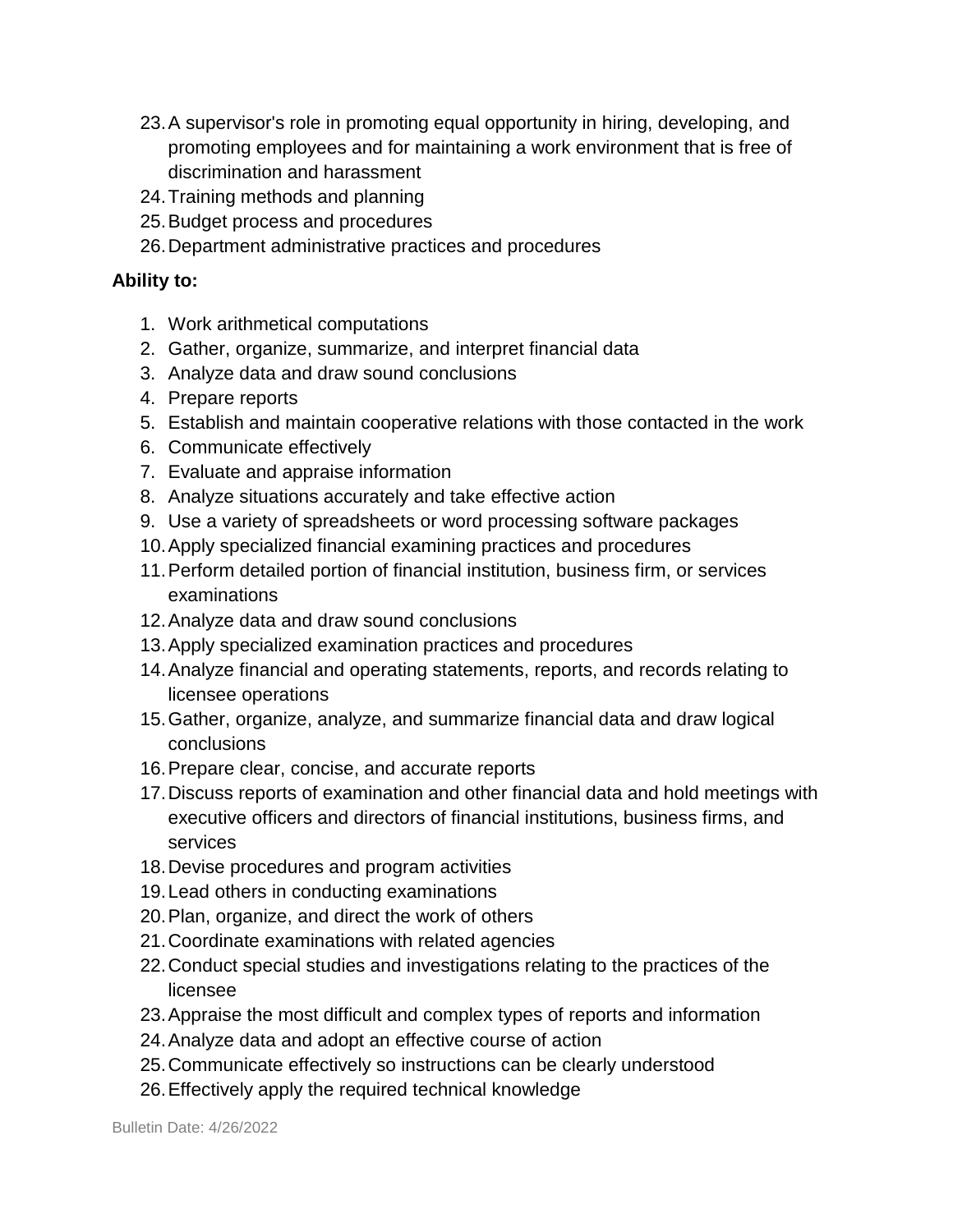- 27.Conduct in-service training programs
- 28.Plan, organize, direct, and evaluate the work of employees
- 29.Assess training needs of employees
- 30.Develop staff
- 31.Prepare individual development plans
- 32.Respond to emergency situations
- 33.Understand and fulfill supervisory responsibilities under the Ralph C. Dills Act
- 34.Effectively promote equal opportunity in employment and maintain a work environment that is free of discrimination and harassment
- 35.Make recommendations on personnel and equipment needs
- 36.Provide budget data
- 37.Individual performance appraisals
- 38.Supervise, train, and motivate staff to achieve maximum effectiveness
- 39.Apply effective principles of budget preparation and control, personnel management, business management, public administration, and regulatory administration
- 40.Establish and maintain cooperative working relationships with officials and staff members, public agencies, and interested community and professional groups
- 41.Establish procedures and plan program activities
- 42.Direct and supervise the work of technical, professional, and clerical staff

## **ELIGIBLE LIST INFORMATION**

A departmental, open eligible list for the **Financial Institutions Manager** classification will be established for:

#### **Department of Financial Protection and Innovation**

The names of **successful** competitors will be merged onto the eligible list in order of final score regardless of exam date. Eligibility expires **twelve (12) months** after it is established. Applicants must then retake the examination to reestablish eligibility.

Veterans' Preference will be granted for this examination. In accordance with Government Codes 18973.1 and 18973.5, whenever any veteran, or widow or widower of a veteran achieves a passing score on an open examination, they shall be ranked in the top rank of the resulting eligible list.

Veterans status is verified by the California Department of Human Resources (CalHR). Information on this program and [the Veterans' Preference Application](https://www.jobs.ca.gov/CalHRPublic/Landing/Jobs/VeteransInformation.aspx) form (CalHR 1093) is available online**.** Additional information on veteran benefits is available at the Department of Veterans Affairs.

# **EXAMINATION INFORMATION**

#### **Preview of the Financial Institutions Manager [Training and Experience Evaluation](https://jobs.ca.gov/jobsgen/2PBBLa.pdf)**

Bulletin Date: 4/26/2022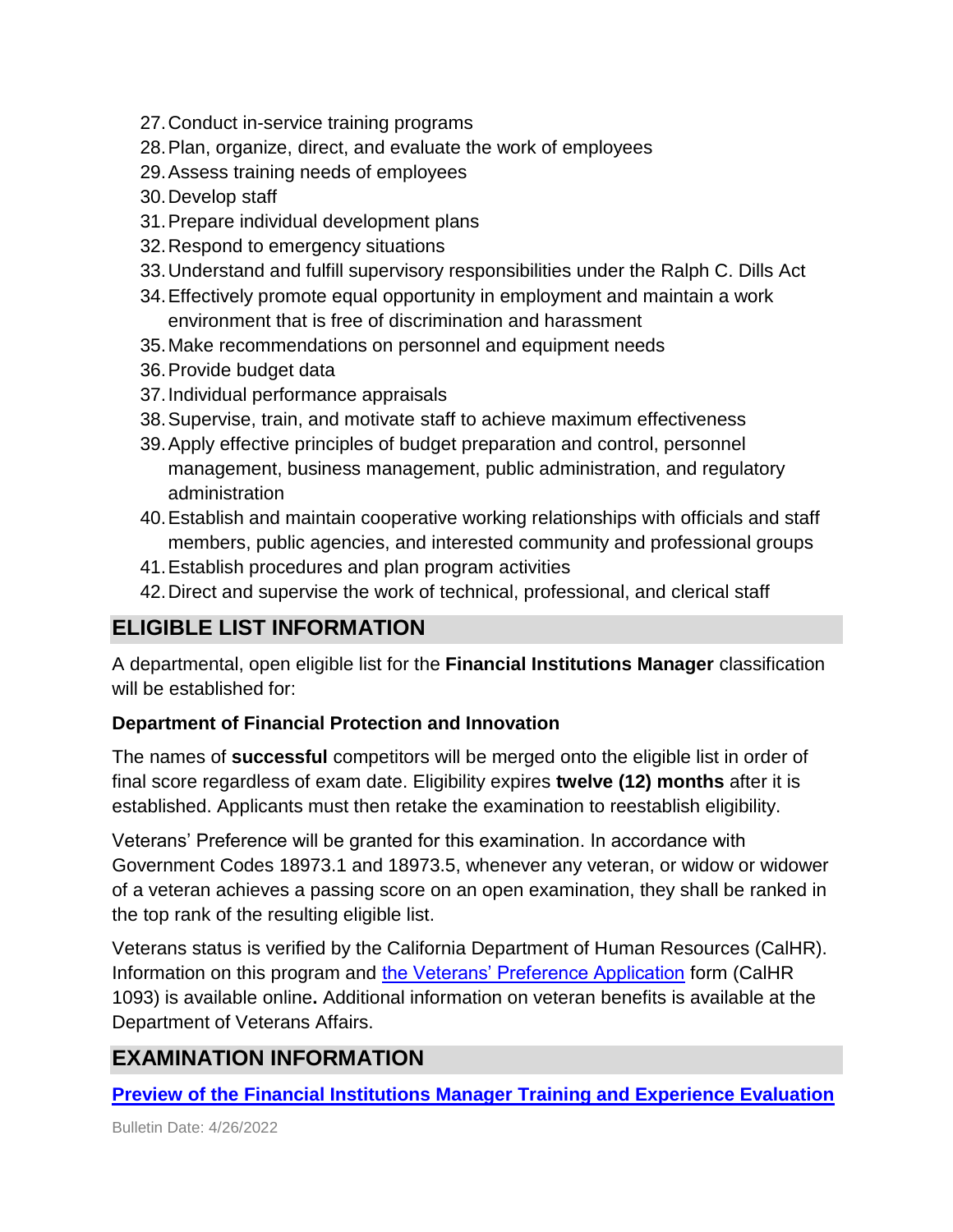## **PREPARING FOR THE EXAMINATION**

Here is a list of suggested resources to have available prior to taking the exam.

**Employment History:** Employment dates, job titles, organization names and addresses, names of supervisors or persons who can verify your job responsibilities, and phone numbers of persons listed above.

**Education:** School names and addresses, degrees earned, dates attended, courses taken (verifiable on a transcript), persons or office who can verify education, and phone numbers of persons or offices listed above.

**Training:** Class titles, certifications received, names of persons who can verify your training, and phone numbers of persons listed above.

## **TAKING THE EXAMINATION**

**Take [the Financial Institutions Manager](https://www.jobs.ca.gov/CalHRPublic/Login.aspx?ExamId=2PBBL) examination.**

### **TESTING DEPARTMENTS**

**Department of Financial Protection and Innovation**

### **CONTACT INFORMATION**

If you have any *technical* questions concerning this examination bulletin, please contact:

California Department of Human Resources Attn: Examination Services 1515 S Street Sacramento, CA 95811 Phone: 1-866-844-8671 California Relay Service: 1-800-735-2929 (TTY), 1-800-735-2922 (Voice)

If you have any administrative questions concerning this examination bulletin, including provision of reasonable accommodation for this testing process, please contact: Department of Financial Protection and Innovation: Email: [careers@dfpi.ca.gov](mailto:careers@dfpi.ca.gov)

TTY is a Telecommunications Device for the Deaf, and is reachable only from phones equipped with a TTY Device.

## **EQUAL OPPORTUNITY EMPLOYER**

The State of California is an equal opportunity employer to all, regardless of age, ancestry, color, disability (mental and physical), exercising the right of family care and medical leave, gender, gender expression, gender identity, genetic information, marital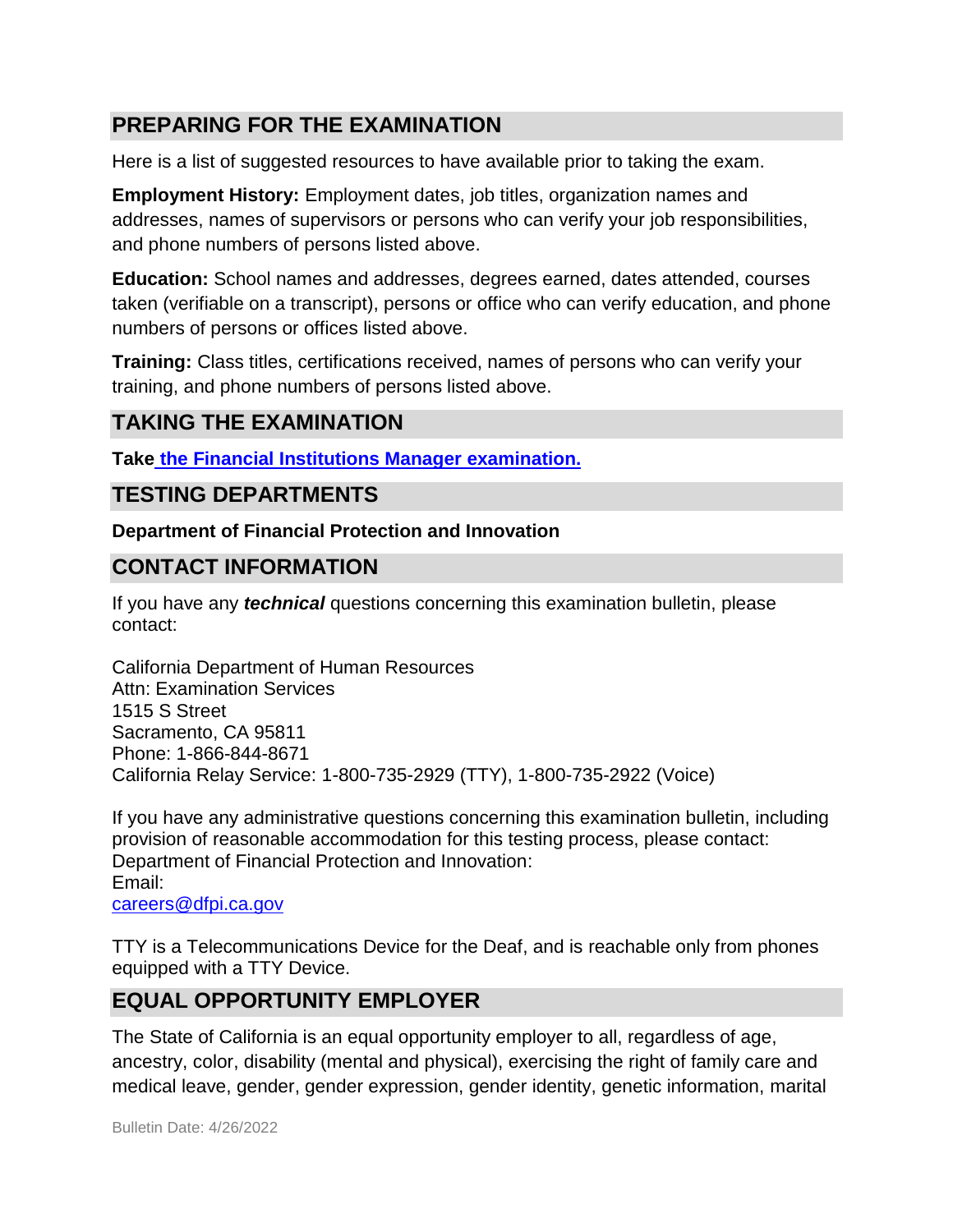status, medical condition, military or veteran status, national origin, political affiliation, race, religious creed, sex (includes pregnancy, childbirth, breastfeeding, and related medical conditions), and sexual orientation.

## **DRUG-FREE STATEMENT**

It is an objective of the State of California to achieve a drug-free State work place. Any applicant for State employment will be expected to behave in accordance with this objective, because the use of illegal drugs is inconsistent with the law of the State, the rules governing civil service, and the special trust placed in public servants.

## **GENERAL INFORMATION**

Examination and/or Employment Application (STD 678) forms are available at the California Department of Human Resources, local offices of the Employment Development Department, and through your **[CalCareer Account.](http://www.jobs.ca.gov/)**

If you meet the requirements stated on this examination bulletin, you may take this examination, which is competitive. Possession of the entrance requirements does not assure a place on the eligible list. Your performance in the examination described in this bulletin will be rated against a predetermined job-related rating, and all applicants who pass will be ranked according to their score.

The **Department of Financial Protection and Innovation** reserves the right to revise the examination plan to better meet the needs of the service, if the circumstances under which this examination was planned change. Such revision will be in accordance with civil service laws and rules and all applicants will be notified.

General Qualifications: Applicants must possess essential personal qualifications including integrity, initiative, dependability, good judgement, the ability to work cooperatively with others, and a state of health consistent with the ability to perform the assigned duties of the class. A medical examination may be required. In open examinations, investigation may be made of employment records and personal history and fingerprinting may be required.

Eligible Lists: Eligible lists established by competitive examination, regardless of date, must be used in the following order: 1) sub-divisional promotional, 2) departmental promotional, 3) multi-departmental promotional, 4) servicewide promotional, 5) departmental open, 6) open. When there are two lists of the same kind, the older must be used first. Eligible lists will expire in one to four years unless otherwise stated on the bulletin.

High School Equivalence: Equivalence to completion of the  $12<sup>th</sup>$  grade may be demonstrated in any one of the following ways: 1) passing the General Education Development (GED) Test; 2) completion of 12 semester units of college-level work; 3)